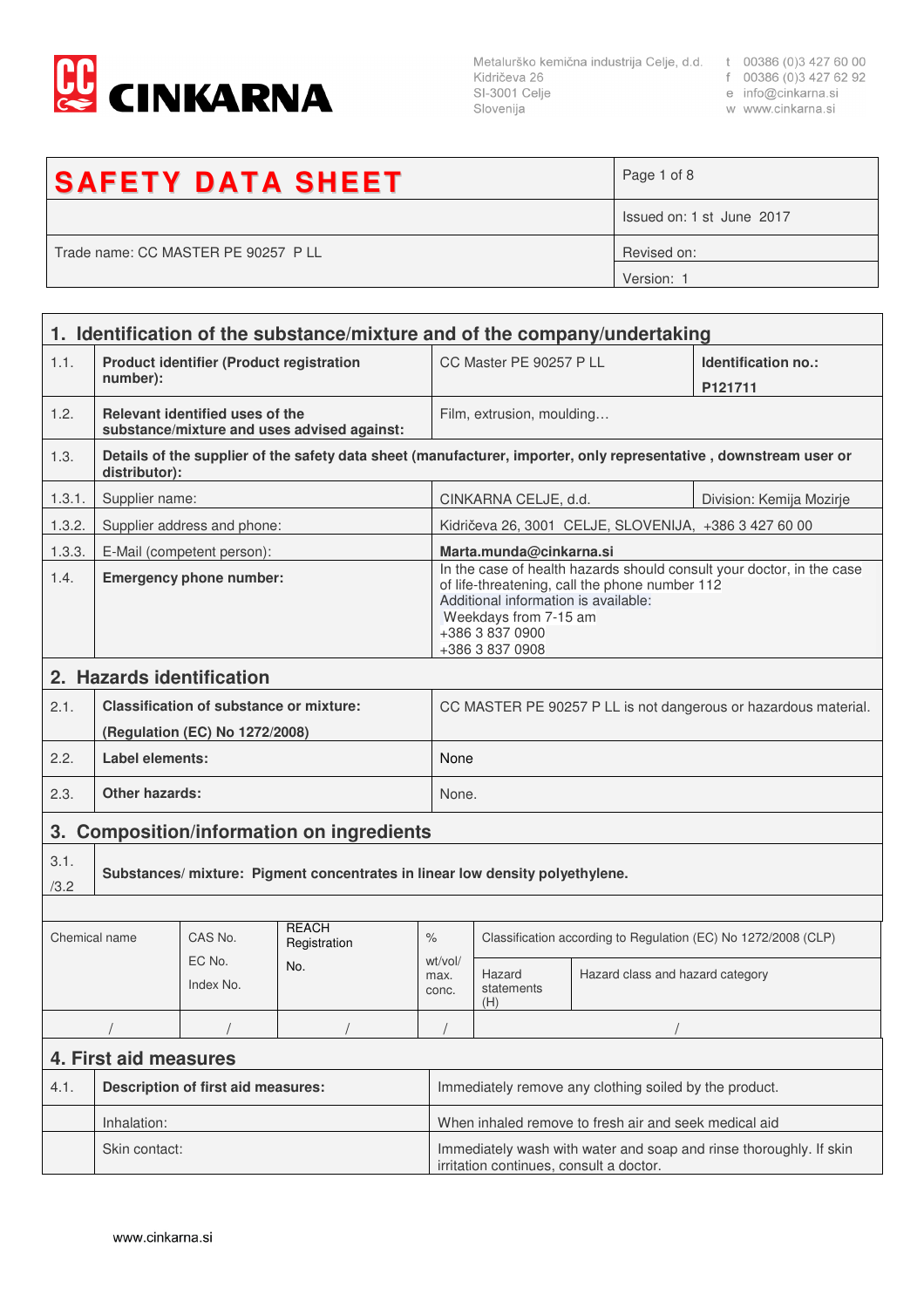Cinkarna Celje, SAFETY DATA SHEET **Page 2 of 8** Trade name: CC Master PE 90257 P LL

|        | Eyes/mycosis contact:                                                                          | Rinse eyes under running water for several minutes. Keep the eyes<br>opened. If symptoms persist, seek medical advice.                                                                        |  |
|--------|------------------------------------------------------------------------------------------------|-----------------------------------------------------------------------------------------------------------------------------------------------------------------------------------------------|--|
|        | Ingestion:                                                                                     | Rinse out the mouth and then drink plenty of water. If symptoms<br>persist, call for medical advice.                                                                                          |  |
| 4.2    | Most important symptoms and effects, acute<br>and delayed:                                     | Not known.                                                                                                                                                                                    |  |
| 4.3.   | Indication of any immediate medical attention<br>and special treatment needed:                 | Toasted part of body cooling with cold water.                                                                                                                                                 |  |
|        | 5. Firefighting measures                                                                       |                                                                                                                                                                                               |  |
| 5.1.   | <b>Extinguishing media</b>                                                                     |                                                                                                                                                                                               |  |
|        | Appropriate media:                                                                             | $CO2$ , foam, water.                                                                                                                                                                          |  |
|        | Inappropriate media:                                                                           | Strong water jet                                                                                                                                                                              |  |
| 5.2.   | Specific hazards arising from the substance or<br>mixture:                                     | In case of fires, hazardous combustion gas is formed: CO and CO <sub>2</sub>                                                                                                                  |  |
| 5.3.   | <b>Advice for firefighters:</b>                                                                | Wear self-contained respiratory protective device. Wear fully                                                                                                                                 |  |
|        |                                                                                                | protective clothing.                                                                                                                                                                          |  |
|        | 6. Accidental release measures                                                                 |                                                                                                                                                                                               |  |
| 6.1.   | Personal precautions protective equipment and<br>emergency procedures                          | Usual precautions when handling the material.                                                                                                                                                 |  |
| 6.1.1. | For non-emergency persons:                                                                     | Prevent the transfer of material into surface water drainage system<br>and underground.                                                                                                       |  |
| 6.1.2. | For emergency responders:                                                                      | No requirements.                                                                                                                                                                              |  |
| 6.2.   | <b>Environmental precautions:</b>                                                              | Prevent the transfer of material into sewers and watercourses.                                                                                                                                |  |
| 6.3.   | Methods and material for containment and<br>cleaning:                                          |                                                                                                                                                                                               |  |
| 6.3.1. | Appropriate spillage retaining techniques (fencing,<br>covering drains, retaining procedures): | Collect spilled material in an appropriated container for disposal.<br>Deposit it based on regulation.                                                                                        |  |
| 6.3.2. | Appropriate cleaning procedures                                                                |                                                                                                                                                                                               |  |
|        | Neutralization techniques                                                                      | Not known.                                                                                                                                                                                    |  |
|        | Decontamination techniques                                                                     | Not known.                                                                                                                                                                                    |  |
|        | Absorbent materials                                                                            | Not known.                                                                                                                                                                                    |  |
|        | Cleaning techniques                                                                            | Use appropriate tools to put the spilled solid in an appropriate disposal<br>or recovery container. Reuse or recycle where possible.                                                          |  |
|        | Sucking techniques                                                                             | Central vacuuming.                                                                                                                                                                            |  |
|        | Required equipment for retaining /cleaning                                                     | Soil, sand, shovel.                                                                                                                                                                           |  |
| 6.3.3. | Inappropriate cleaning or retaining techniques                                                 | Do not rinse with water.                                                                                                                                                                      |  |
| 6.4.   | <b>Reference to other sections:</b>                                                            | For further disposal measures see chapter 13.                                                                                                                                                 |  |
|        | 7. Handling and storage                                                                        |                                                                                                                                                                                               |  |
| 7.1.   | <b>Precautions for safe handling</b>                                                           |                                                                                                                                                                                               |  |
| 7.1.1. | Recommendations shall be specified to:                                                         |                                                                                                                                                                                               |  |
|        | Safe handing of substance or mixture:                                                          | Handle in contained and properly designed equipment system. Use<br>with adequate ventilation. Avoid ingestion and inhalation. Keep away<br>from uncontrolled heat and incompatible materials. |  |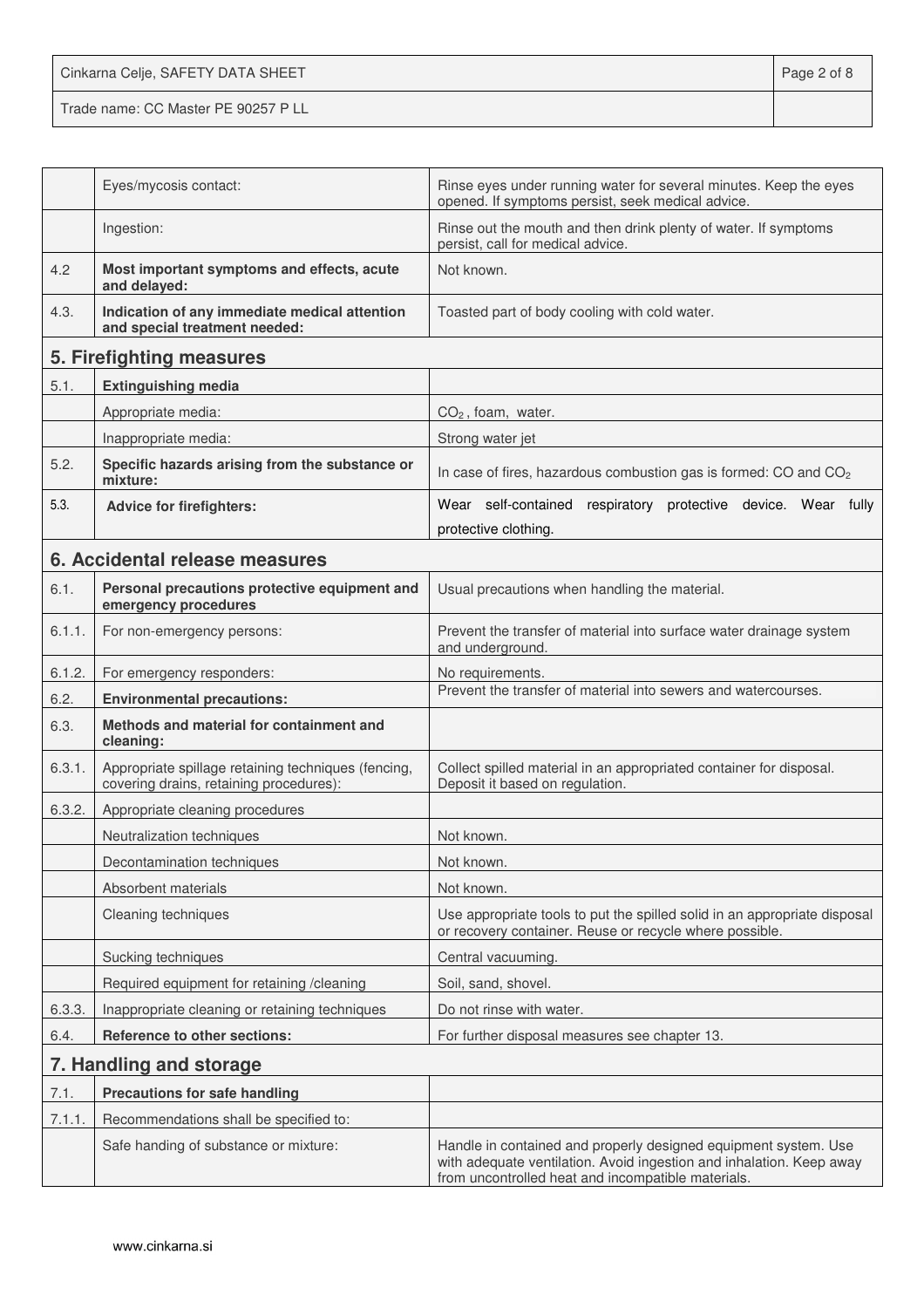| Cinkarna Celje, SAFETY DATA SHEET   | Page 3 of 8 |
|-------------------------------------|-------------|
| Trade name: CC Master PE 90257 P LL |             |

|        | Prevent handling of incompatible substances or<br>mixtures:                                                         | Lay attention to the warnings on the label.                                                                                                                                                      |
|--------|---------------------------------------------------------------------------------------------------------------------|--------------------------------------------------------------------------------------------------------------------------------------------------------------------------------------------------|
|        | Reduce the release of the substance or mixture to<br>the environment:                                               | Packaging should be tightly closed and upright to prevent leakage.                                                                                                                               |
| 7.1.2. | General working hygiene (prohibited eating,<br>drinking and smoking within working area; washing<br>hands $\dots$ ) | Immediately remove any clothing soiled by the product. Avoid contact<br>with skin and eyes. During processing and handling of the product,<br>don't eat and drink. Avoid inhalation of dust.     |
| 7.2.   | Conditions for safe storage, including any<br>incompatibilities                                                     |                                                                                                                                                                                                  |
|        | Management of risk associated with:                                                                                 | Ground all material handling and transfer equipment to dissipate built-<br>up of static electricity.                                                                                             |
|        | - explosive atmospheres:                                                                                            | Every effort should be made to prevent the accumulation of powders<br>or fine dusts around material handling systems. ŽAccumulated<br>powders or fine dusts may form explosive air-dust mixture. |
|        | - corrosive substances:                                                                                             | Keep away from food, drink and the strong oxidizers.                                                                                                                                             |
|        | - incompatible substances or mixtures:                                                                              | The premises must be adequately ventilated.                                                                                                                                                      |
|        | - evaporation substances:                                                                                           | Keep from sources of ignition, heat and open flame.                                                                                                                                              |
|        | - potential ignition sources:                                                                                       | Precautions against electrostatic electricity, the use of grounded<br>equipment.                                                                                                                 |
|        | How to control the effects of                                                                                       |                                                                                                                                                                                                  |
|        | - weather conditions:                                                                                               | Store in a dry place.                                                                                                                                                                            |
|        | - ambient pressure:                                                                                                 | There are no requirements.                                                                                                                                                                       |
|        | - temperature:                                                                                                      | Do not store above 25 °C.                                                                                                                                                                        |
|        | - sunlight:                                                                                                         | Keep away from heat and direct sunlight.                                                                                                                                                         |
|        | - humidity:                                                                                                         | Store the product in dry and cold place. Keep away from heat, direct<br>sunlight and moisture. Keep in well-closed packaging.                                                                    |
|        | - vibrations:                                                                                                       | There are no requirements.                                                                                                                                                                       |
|        | Securing integrity of substance or mixture by use<br>of:                                                            |                                                                                                                                                                                                  |
|        | - stabilisers:                                                                                                      | There are no requirements.                                                                                                                                                                       |
|        | - antioxidants:                                                                                                     | There are no requirements.                                                                                                                                                                       |
|        | Other advice including:                                                                                             |                                                                                                                                                                                                  |
|        | - ventilation requirements;                                                                                         | Facilities must be adequately ventilated.                                                                                                                                                        |
|        | - specific designs for storage rooms or vessels<br>(including retention walls and ventilation):                     | No special measures required.                                                                                                                                                                    |
|        | - quantity limitations regarding storage conditions:                                                                | No special measures required.                                                                                                                                                                    |
|        | - packaging compatibility:                                                                                          | No special measures required.                                                                                                                                                                    |
| 7.3.   | Specific end use(s):                                                                                                | Colouring of polyethylene products.                                                                                                                                                              |
|        | 8. Exposure control/ personal protection                                                                            |                                                                                                                                                                                                  |
| 8.1.   | <b>Control parameters</b>                                                                                           |                                                                                                                                                                                                  |
| 8.1.1. | Limit values (MV):                                                                                                  |                                                                                                                                                                                                  |
|        | <b>DNEL</b>                                                                                                         | Titanium dioxide: 10 mg/m <sup>3</sup>                                                                                                                                                           |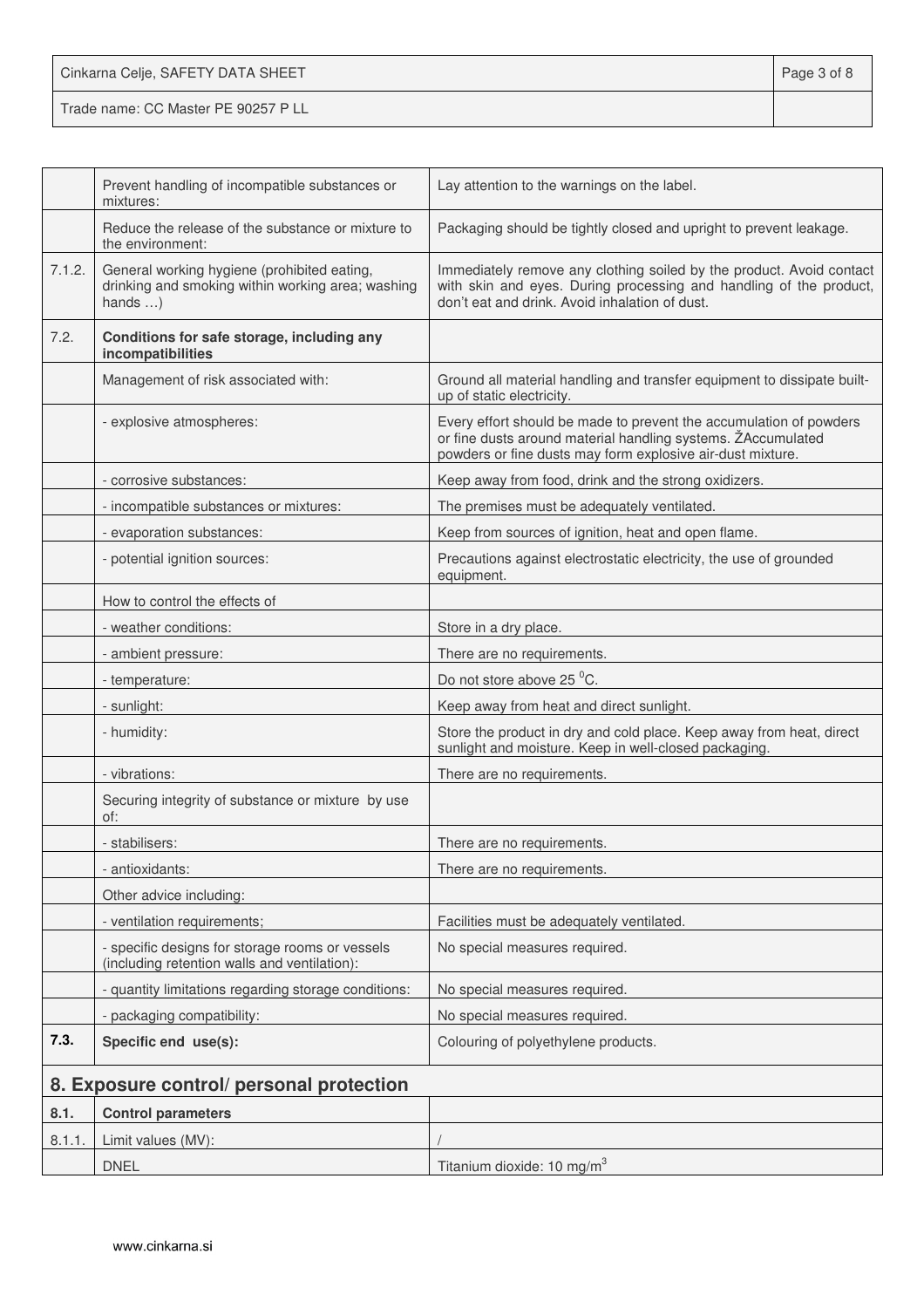Cinkarna Celje, SAFETY DATA SHEET **Page 4 of 8** 

Trade name: CC Master PE 90257 P LL

|        | <b>PNEC</b>                                               | Titanium dioxide:                                                                                                                                                                                                                                                                                                                                                                                                                                                                   |  |  |
|--------|-----------------------------------------------------------|-------------------------------------------------------------------------------------------------------------------------------------------------------------------------------------------------------------------------------------------------------------------------------------------------------------------------------------------------------------------------------------------------------------------------------------------------------------------------------------|--|--|
|        |                                                           | Freshwater: $> 0,127$ mg/l                                                                                                                                                                                                                                                                                                                                                                                                                                                          |  |  |
|        |                                                           | Freshwater deposits: > 1000 mg/kg                                                                                                                                                                                                                                                                                                                                                                                                                                                   |  |  |
|        |                                                           | Sea water: $> 0,62$ mg/l                                                                                                                                                                                                                                                                                                                                                                                                                                                            |  |  |
|        |                                                           | Sea water deposits: > 100 mg/kg                                                                                                                                                                                                                                                                                                                                                                                                                                                     |  |  |
|        |                                                           | Soil: > 100 mg/kg                                                                                                                                                                                                                                                                                                                                                                                                                                                                   |  |  |
|        |                                                           | Wastewater treatment plant: $> 100$ mg/kg                                                                                                                                                                                                                                                                                                                                                                                                                                           |  |  |
| 8.2.   | <b>Exposure control</b>                                   |                                                                                                                                                                                                                                                                                                                                                                                                                                                                                     |  |  |
| 8.2.1. | Appropriate engineering controls:                         | Ventilation on the work place.                                                                                                                                                                                                                                                                                                                                                                                                                                                      |  |  |
| 8.2.2. | Personal protective equipment:                            |                                                                                                                                                                                                                                                                                                                                                                                                                                                                                     |  |  |
|        | - respiratory protection:                                 | If engineering controls and ventilation are not sufficient to prevent<br>built-up of aerosols, vapours or dusts, appropriate NIOSH approved<br>air-purifying respirators or self-contained breathing apparatus<br>appropriate for exposure potential should be used. Air-supplied<br>breathing apparatus must be used when oxygen concentrations are<br>low or if airborne concentrations exceed the limits of the air-purifyng<br>respirators. Dust musk, SIST EN 143:2001/AC:2005 |  |  |
|        | - skin protection:                                        | Protective clothing, SIST EN ISO 13688:2013                                                                                                                                                                                                                                                                                                                                                                                                                                         |  |  |
|        | - hand protection:                                        | Wear thermal insulating gloves whenever molten material is present.<br>SIST EN 374-3:2003/AC:2006.                                                                                                                                                                                                                                                                                                                                                                                  |  |  |
|        | - eye/face protection:                                    | Safety goggles, SIST EN 166:2002                                                                                                                                                                                                                                                                                                                                                                                                                                                    |  |  |
|        | - heat radiation protection:                              | Gloves, SIST EN 407:2004                                                                                                                                                                                                                                                                                                                                                                                                                                                            |  |  |
|        | Other:                                                    | Before eating, drinking, or smoking, wash face and hands thoroughly<br>with soap and water.                                                                                                                                                                                                                                                                                                                                                                                         |  |  |
| 8.2.3. | Environment exposure control:                             | Do not allow product to reach ground water, water bodies or sewage<br>system.                                                                                                                                                                                                                                                                                                                                                                                                       |  |  |
|        | 9. Physical and chemical properties                       |                                                                                                                                                                                                                                                                                                                                                                                                                                                                                     |  |  |
| 9.1.   | Information on basic physical and chemical<br>properties: |                                                                                                                                                                                                                                                                                                                                                                                                                                                                                     |  |  |
|        | - appearance                                              | Solid, pellets                                                                                                                                                                                                                                                                                                                                                                                                                                                                      |  |  |
|        | - color                                                   | White                                                                                                                                                                                                                                                                                                                                                                                                                                                                               |  |  |
|        | - odor:                                                   | Odorles                                                                                                                                                                                                                                                                                                                                                                                                                                                                             |  |  |
|        | Upper/lower flammability or explosive limit:              | N.a.                                                                                                                                                                                                                                                                                                                                                                                                                                                                                |  |  |
|        | Relative density:                                         | 1,55 – 1,70 g/m <sup>3</sup> at 20 <sup>o</sup> C                                                                                                                                                                                                                                                                                                                                                                                                                                   |  |  |
|        | Solubility:                                               | Insoluble in water                                                                                                                                                                                                                                                                                                                                                                                                                                                                  |  |  |
| 9.2.   | Other information:                                        | N.a.                                                                                                                                                                                                                                                                                                                                                                                                                                                                                |  |  |
|        | 10. Stability and reactivity                              |                                                                                                                                                                                                                                                                                                                                                                                                                                                                                     |  |  |
| 10.1.  | <b>Reactivity:</b>                                        | Stable and not reactive.                                                                                                                                                                                                                                                                                                                                                                                                                                                            |  |  |
| 10.2.  | <b>Chemical stability:</b>                                | Under normal conditions the products is stable.                                                                                                                                                                                                                                                                                                                                                                                                                                     |  |  |
| 10.3.  | Possible hazardous reactions:                             | This product is stable under normal use conditions for shock,                                                                                                                                                                                                                                                                                                                                                                                                                       |  |  |
|        |                                                           | vibration, pressure or temperature.                                                                                                                                                                                                                                                                                                                                                                                                                                                 |  |  |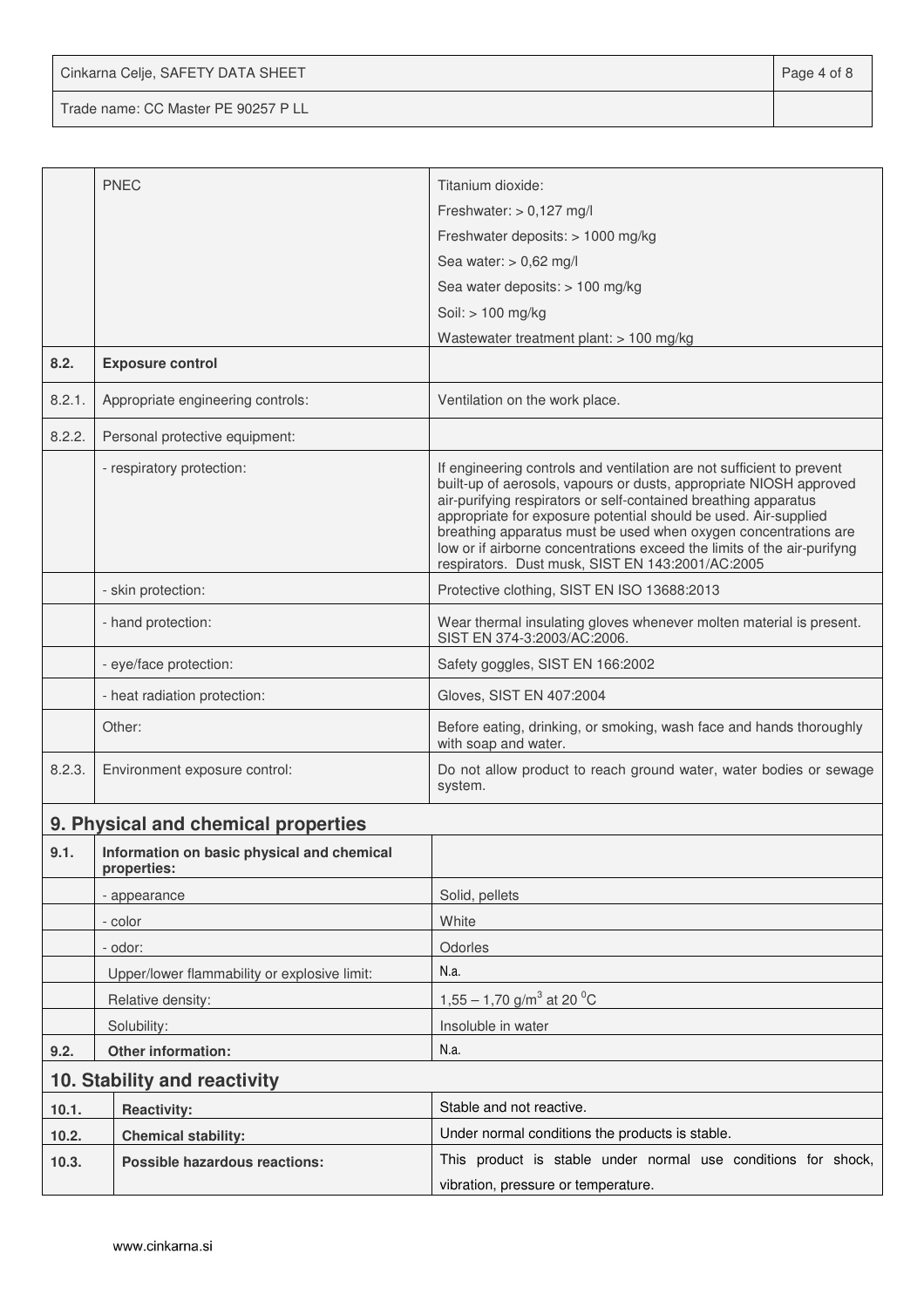Cinkarna Celje, SAFETY DATA SHEET **Page 5 of 8** Trade name: CC Master PE 90257 P LL

| 10.4. | <b>Conditions to avoid:</b>              | Avoid contact with flames or sparks. Do not heat temperatures<br>exceeding 350 °C.                                                                                                                                                                                                                                                                                                                                                                                                                                                                                                                                                                                                                                                                    |
|-------|------------------------------------------|-------------------------------------------------------------------------------------------------------------------------------------------------------------------------------------------------------------------------------------------------------------------------------------------------------------------------------------------------------------------------------------------------------------------------------------------------------------------------------------------------------------------------------------------------------------------------------------------------------------------------------------------------------------------------------------------------------------------------------------------------------|
| 10.5. | Incompatible materials:                  | Acid, alkali and oxidants.                                                                                                                                                                                                                                                                                                                                                                                                                                                                                                                                                                                                                                                                                                                            |
| 10.6. | <b>Hazardous decomposition products:</b> | Dust may from an explosive mixture with air, ignited by sparks<br>or source of ignition.                                                                                                                                                                                                                                                                                                                                                                                                                                                                                                                                                                                                                                                              |
|       | 11. Toxicological data                   |                                                                                                                                                                                                                                                                                                                                                                                                                                                                                                                                                                                                                                                                                                                                                       |
| 11.1. | Information on toxicological effects     |                                                                                                                                                                                                                                                                                                                                                                                                                                                                                                                                                                                                                                                                                                                                                       |
|       | - Acute toxicity:                        | Titanium dioxide:<br>Acute oral toxicity: LD 50/rat > 5000 mg/kg<br>Acute oral toxicity by inhalation: LD 50/4h rat > 6,82 mg/l                                                                                                                                                                                                                                                                                                                                                                                                                                                                                                                                                                                                                       |
|       | - skin corrosion/irritation:             | N.a.                                                                                                                                                                                                                                                                                                                                                                                                                                                                                                                                                                                                                                                                                                                                                  |
|       | - Serious eye damage/irritation:         | N.a.                                                                                                                                                                                                                                                                                                                                                                                                                                                                                                                                                                                                                                                                                                                                                  |
|       | - respiratory or skin sensitisation:     | May cause allergic reaction                                                                                                                                                                                                                                                                                                                                                                                                                                                                                                                                                                                                                                                                                                                           |
|       | - germ cell mutagenicity:                | N.a.                                                                                                                                                                                                                                                                                                                                                                                                                                                                                                                                                                                                                                                                                                                                                  |
|       | - Carcinogenicity:                       | In February 2006 the IARC came to the conclusion that there are not<br>enough evidence that titanium dioxide has carcinogenic effects in<br>humans. However, based on experiments in rats (inhalation), the IARC<br>notes that there is enough proof for carcinogenicity in the studied<br>animals (rats). General conclusion of the IARC is that Titanium<br>dioxide is "possibly carcinogen" to humans (class 2B).<br>This conclusion is based on the IARC rules that require the<br>identification of carcinogenicity be made by confirming the results<br>regarding the formation of tumours and performing two or more<br>independent researches in one living species in different laboratories<br>or on separate occasions by various methods. |
|       | - Toxicity for reproduction:             | It is not toxic for reproduction.                                                                                                                                                                                                                                                                                                                                                                                                                                                                                                                                                                                                                                                                                                                     |
|       | - STOT - single exposure:                | N.a.                                                                                                                                                                                                                                                                                                                                                                                                                                                                                                                                                                                                                                                                                                                                                  |
|       | - STOT - repeated exposure:              | N.a.                                                                                                                                                                                                                                                                                                                                                                                                                                                                                                                                                                                                                                                                                                                                                  |
|       | - Inhalation hazards:                    | N.a.                                                                                                                                                                                                                                                                                                                                                                                                                                                                                                                                                                                                                                                                                                                                                  |
|       | 12. Ecological information               |                                                                                                                                                                                                                                                                                                                                                                                                                                                                                                                                                                                                                                                                                                                                                       |
| 12.1. | <b>Toxicity:</b>                         | Titanium dioxide:<br>Toxicity for fish:<br>LC <sub>50</sub> / 96 h / Pimephales promelas (fathead minnow): > 1000 mg/l<br>Toxicity for aquatic organisms:<br>EC <sub>50</sub> / 72 h / Pseudokirchneriella subcapitata (green algae): 61 mg/l<br>Toxicity for aquatic invertebrates:<br>EC <sub>50</sub> / 48 h / Daphnia magna (water flea): > 1000 mg/l                                                                                                                                                                                                                                                                                                                                                                                             |
| 12.2. | Persistence and degradability:           | The product is bio non-degradable and insoluble in water.                                                                                                                                                                                                                                                                                                                                                                                                                                                                                                                                                                                                                                                                                             |
| 12.3. | <b>Accumulation in organisms:</b>        | The product does not accumulate in organisms.                                                                                                                                                                                                                                                                                                                                                                                                                                                                                                                                                                                                                                                                                                         |
| 12.4. | <b>Mobility in soil:</b>                 | N.a.                                                                                                                                                                                                                                                                                                                                                                                                                                                                                                                                                                                                                                                                                                                                                  |
| 12.5. | PBT and vPvB assessment results:         | Unclassified substance PBT/ Unclassified substance vPvB.                                                                                                                                                                                                                                                                                                                                                                                                                                                                                                                                                                                                                                                                                              |
| 12.6. | <b>Other adversative effects:</b>        | Do not allow product to reach ground water, water bodies or sewage<br>system.                                                                                                                                                                                                                                                                                                                                                                                                                                                                                                                                                                                                                                                                         |
|       | 13. Disposal considerations              |                                                                                                                                                                                                                                                                                                                                                                                                                                                                                                                                                                                                                                                                                                                                                       |
| 13.1. | <b>Waste treatment methods:</b>          | Remove in accordance with local regulations<br>Classification No. 07 02 13waste plastic                                                                                                                                                                                                                                                                                                                                                                                                                                                                                                                                                                                                                                                               |
|       |                                          |                                                                                                                                                                                                                                                                                                                                                                                                                                                                                                                                                                                                                                                                                                                                                       |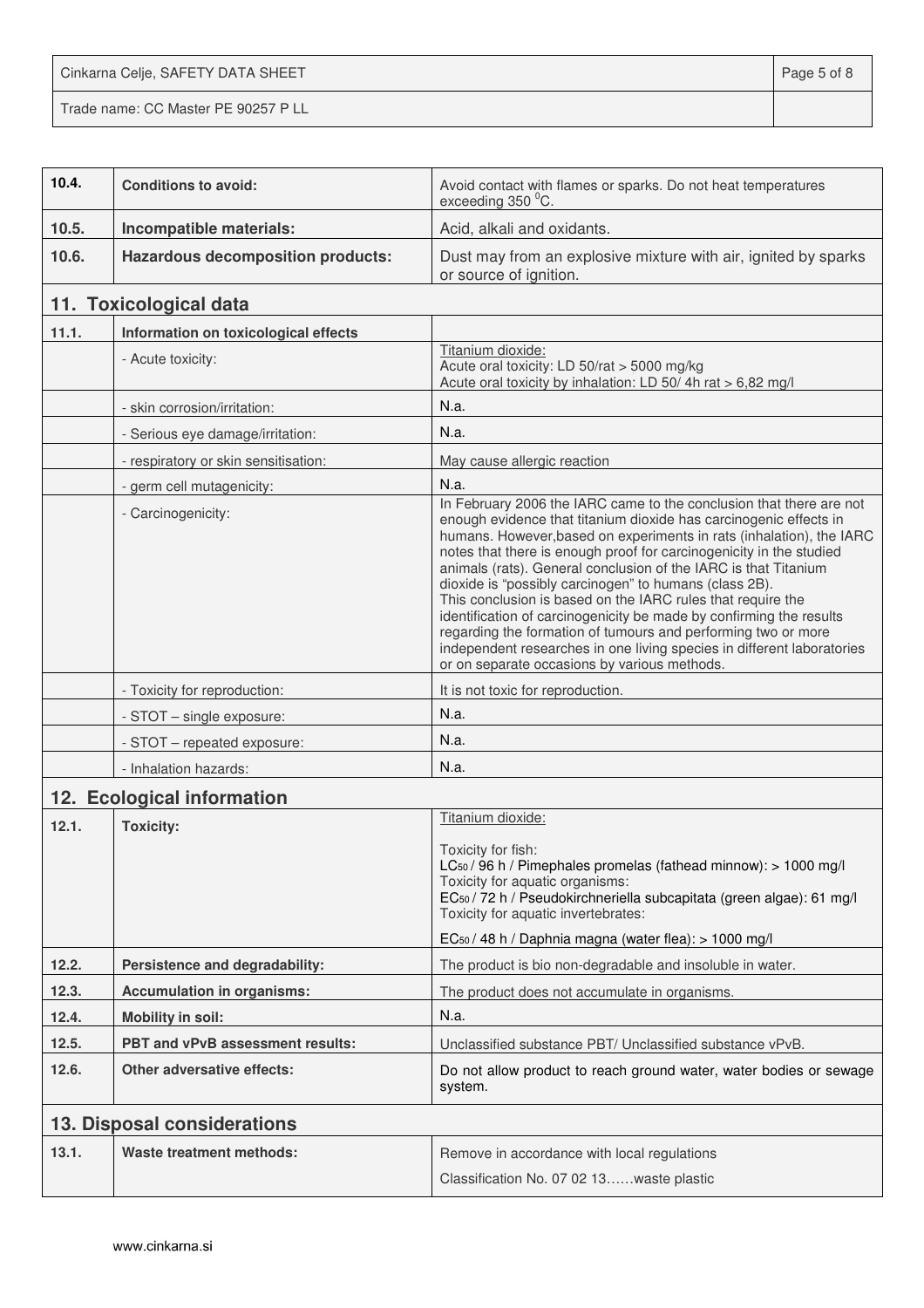Cinkarna Celje, SAFETY DATA SHEET **Page 6 of 8** and 2011 12 and 2012 12 and 2012 12 and 2012 12 and 2012 12 and 201 Trade name: CC Master PE 90257 P LL

|        | 14. Transport information                                                                                                                                                                                  |                                                                                                                                                                                                                                                                         |
|--------|------------------------------------------------------------------------------------------------------------------------------------------------------------------------------------------------------------|-------------------------------------------------------------------------------------------------------------------------------------------------------------------------------------------------------------------------------------------------------------------------|
|        | ADR, RID, AND, IMDG, ICAO-TI/IATA-DGR                                                                                                                                                                      |                                                                                                                                                                                                                                                                         |
| 14.1.  | UN number:                                                                                                                                                                                                 |                                                                                                                                                                                                                                                                         |
| 14.2.  | UN proper shipping (technical name if<br>required):                                                                                                                                                        |                                                                                                                                                                                                                                                                         |
| 14.3   | <b>Transport hazard class:</b>                                                                                                                                                                             |                                                                                                                                                                                                                                                                         |
| 14.4.  | Packaging group:                                                                                                                                                                                           |                                                                                                                                                                                                                                                                         |
| 14.5.  | <b>Hazard to environment:</b>                                                                                                                                                                              |                                                                                                                                                                                                                                                                         |
| 14.6.  | Special precautions for user:                                                                                                                                                                              |                                                                                                                                                                                                                                                                         |
| 14.7.  | Bulk transport by MARPOL 73/78 Annex II<br>and IBC Code:                                                                                                                                                   |                                                                                                                                                                                                                                                                         |
| 14.8.  | <b>Tunnel code:</b>                                                                                                                                                                                        |                                                                                                                                                                                                                                                                         |
| 14.9.  | <b>Classification code:</b>                                                                                                                                                                                |                                                                                                                                                                                                                                                                         |
| 14.10. | <b>Hazard label:</b>                                                                                                                                                                                       |                                                                                                                                                                                                                                                                         |
| 15.    | <b>Regulatory information</b>                                                                                                                                                                              |                                                                                                                                                                                                                                                                         |
| 15.1.  | Rules and regulations regarding health,<br>safety, and environmental hazard specific to<br>the substance or mixture:                                                                                       | Law of chemicals and regulation of classification, packaging and<br>labelling of hazard material and preparation.                                                                                                                                                       |
| 15.2.  | <b>Chemical safety assessment:</b>                                                                                                                                                                         | Chemical safety assessment was not made.                                                                                                                                                                                                                                |
|        | 16. Other information                                                                                                                                                                                      |                                                                                                                                                                                                                                                                         |
|        | Amendments made in the revised edition:                                                                                                                                                                    |                                                                                                                                                                                                                                                                         |
|        | List of relevant R phrases, hazard statements,<br>safety phrases and/or precautionary statements.<br>Write out the full text of any statement which are<br>not written out in full under Sections 2 to 15: |                                                                                                                                                                                                                                                                         |
|        | Training of personnel:                                                                                                                                                                                     | In accordance with technical instruction.                                                                                                                                                                                                                               |
|        | Sources:                                                                                                                                                                                                   | The data given here are based on current knowledge and experience.<br>The purpose of this Material Safety Data Sheet is to describe the<br>product in terms of its safety requirements. The data do not signify<br>any warranty with regard to the products properties. |
|        |                                                                                                                                                                                                            | Chemicals Act (Zkem-UPB1) Official Gazette of RS No.<br>110/2003, as amended (Official Gazette of RS, No. 16/2008 9/<br>$2011$ ).                                                                                                                                       |
|        |                                                                                                                                                                                                            | Act on occupational safety and health (ZVZD-1) Official Gazette<br>$\bullet$<br>of RS, No. 43/2011.                                                                                                                                                                     |
|        |                                                                                                                                                                                                            | Rules on the protection of workers from risks related to chemical<br>agents at work (Official Gazette of RS, No. 100/2001, as<br>amended (Official Gazette of RS, No. 39/2005, 53/2007,<br>102/2010).                                                                   |
|        |                                                                                                                                                                                                            | Regulation on the classification, packaging and labeling of<br>$\bullet$<br>dangerous preparations (Official Gazette of RS No. 67/2005, as<br>amended (Official Gazette of RS, no. 137/2006, 70/2008 and<br>88/2008, 126/2008, 81/2009).                                |
|        |                                                                                                                                                                                                            | Rules on reporting (Official Gazette of RS, No. 35/2011), as                                                                                                                                                                                                            |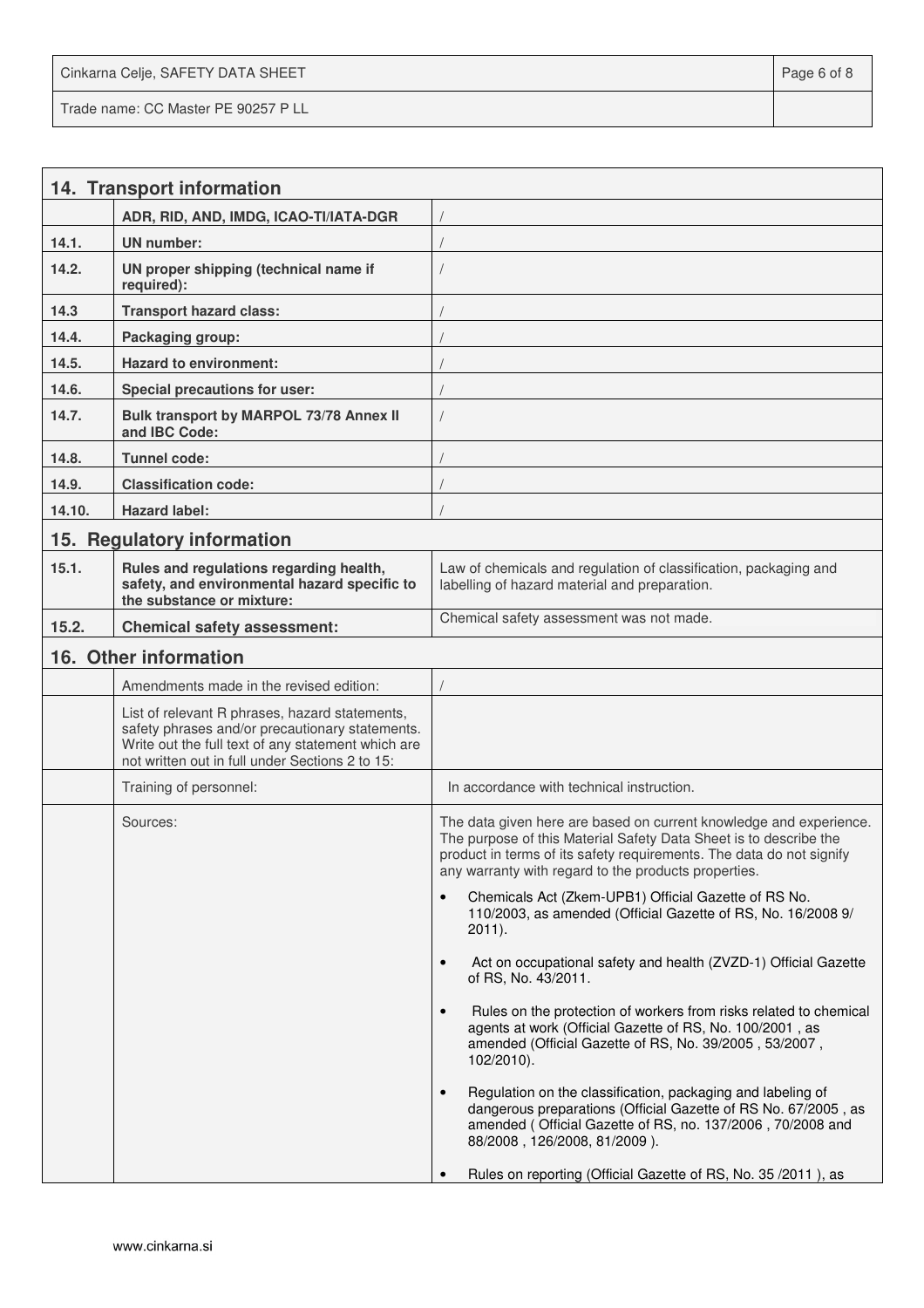| Cinkarna Celje, SAFETY DATA SHEET   | Page 7 of 8 |
|-------------------------------------|-------------|
| Trade name: CC Master PE 90257 P LL |             |

|  |                                                                                |                        | amended (Official Gazette RS, No. 49/2013).                                                                                                                                                                                                                                                                                                                                                                                                                                                                                                                                                                                                                                                                                                                                                                                                                                                          |
|--|--------------------------------------------------------------------------------|------------------------|------------------------------------------------------------------------------------------------------------------------------------------------------------------------------------------------------------------------------------------------------------------------------------------------------------------------------------------------------------------------------------------------------------------------------------------------------------------------------------------------------------------------------------------------------------------------------------------------------------------------------------------------------------------------------------------------------------------------------------------------------------------------------------------------------------------------------------------------------------------------------------------------------|
|  |                                                                                | $\bullet$              | Regulation on the management of packaging and packaging<br>waste (Official Gazette RS, no. 84/2006).                                                                                                                                                                                                                                                                                                                                                                                                                                                                                                                                                                                                                                                                                                                                                                                                 |
|  |                                                                                | $\bullet$<br>34/2008). | Ordinance on Waste Management (Official Gazette of RS, No.                                                                                                                                                                                                                                                                                                                                                                                                                                                                                                                                                                                                                                                                                                                                                                                                                                           |
|  |                                                                                | $\bullet$<br>$\bullet$ | Regulation (EC) no. 1907/2006 of the European Parliament and<br>of the Council concerning the Registration, Evaluation,<br>Authorisation and Restriction of Chemicals (REACH),<br>establishing a European Chemicals Agency, amending Directive<br>1999/45/EC and repealing Council Regulation (EEC) No. 793/93<br>and Commission Regulation (EC) no. 1488/94 and Council<br>Directive 76/769/EEC and Commission Directives 91/155/EEC,<br>93/67/EEC, 93/105/EEC and 2000/21/EC, as amended (OJ EU<br>No. 453 /2010, 348/2013).<br>Regulation (EC) no. 1272/2008 of the European Parliament and<br>of the Council on classification, labeling and packaging of<br>substances and mixtures, amending and repealing Directives<br>67/548/EEC, 1999/45 / EC and amending Regulation (EC) no.<br>1907/2006, as amended (Official Gazette of RS, No. 790/2009<br>286/2011, 618/2012, 0487/2013, 758/2013). |
|  |                                                                                | $\bullet$              | Publication of titles and references of harmonised standards<br>under Union harmonisation legislation (2013/C 186/01).                                                                                                                                                                                                                                                                                                                                                                                                                                                                                                                                                                                                                                                                                                                                                                               |
|  | A key or legend to abbreviation and acronyms<br>used in the safety data sheet: | ADI -                  | Acceptable Daily Intake                                                                                                                                                                                                                                                                                                                                                                                                                                                                                                                                                                                                                                                                                                                                                                                                                                                                              |
|  |                                                                                | ADN -                  | European Agreement concerning the International                                                                                                                                                                                                                                                                                                                                                                                                                                                                                                                                                                                                                                                                                                                                                                                                                                                      |
|  |                                                                                |                        | Carriage of Dangerous Goods by Inland Waterways                                                                                                                                                                                                                                                                                                                                                                                                                                                                                                                                                                                                                                                                                                                                                                                                                                                      |
|  |                                                                                | CLP-                   | Regulation (EC) No 1272/2008 on classification,                                                                                                                                                                                                                                                                                                                                                                                                                                                                                                                                                                                                                                                                                                                                                                                                                                                      |
|  |                                                                                |                        | packaging and labelling of substances and mixtures                                                                                                                                                                                                                                                                                                                                                                                                                                                                                                                                                                                                                                                                                                                                                                                                                                                   |
|  |                                                                                | PNEC -                 | <b>Predicted No Effect Concentration</b>                                                                                                                                                                                                                                                                                                                                                                                                                                                                                                                                                                                                                                                                                                                                                                                                                                                             |
|  |                                                                                | DNEL -                 | Derived No Effect Level                                                                                                                                                                                                                                                                                                                                                                                                                                                                                                                                                                                                                                                                                                                                                                                                                                                                              |
|  |                                                                                | STOT-                  | Specific target organ toxicity                                                                                                                                                                                                                                                                                                                                                                                                                                                                                                                                                                                                                                                                                                                                                                                                                                                                       |
|  |                                                                                | ADR -                  | European Agreement concerning the International                                                                                                                                                                                                                                                                                                                                                                                                                                                                                                                                                                                                                                                                                                                                                                                                                                                      |
|  |                                                                                |                        | Carriage of Dangerous Goods by Road                                                                                                                                                                                                                                                                                                                                                                                                                                                                                                                                                                                                                                                                                                                                                                                                                                                                  |
|  |                                                                                | CAS -                  | <b>Chemical Abstract Services</b>                                                                                                                                                                                                                                                                                                                                                                                                                                                                                                                                                                                                                                                                                                                                                                                                                                                                    |
|  |                                                                                | EINECS -               | European Inventory of Existing Commercial Chemical                                                                                                                                                                                                                                                                                                                                                                                                                                                                                                                                                                                                                                                                                                                                                                                                                                                   |
|  |                                                                                | GHS-                   | Substances<br>Globally Harmonised System of Classification and<br>Labelling of Chemicals                                                                                                                                                                                                                                                                                                                                                                                                                                                                                                                                                                                                                                                                                                                                                                                                             |
|  |                                                                                | <b>REACH-</b>          | Registration, Evaluation, Authorisation and Restriction of                                                                                                                                                                                                                                                                                                                                                                                                                                                                                                                                                                                                                                                                                                                                                                                                                                           |
|  |                                                                                |                        | Chemicals                                                                                                                                                                                                                                                                                                                                                                                                                                                                                                                                                                                                                                                                                                                                                                                                                                                                                            |
|  |                                                                                | ICAO-TI -              | International Civil Aviation Organisation - Technical                                                                                                                                                                                                                                                                                                                                                                                                                                                                                                                                                                                                                                                                                                                                                                                                                                                |
|  |                                                                                |                        | Instructions                                                                                                                                                                                                                                                                                                                                                                                                                                                                                                                                                                                                                                                                                                                                                                                                                                                                                         |
|  |                                                                                | IMDG -                 | Code International Maritime Dangerous Goods Code                                                                                                                                                                                                                                                                                                                                                                                                                                                                                                                                                                                                                                                                                                                                                                                                                                                     |
|  |                                                                                | IATA -                 | International Air Transport Association                                                                                                                                                                                                                                                                                                                                                                                                                                                                                                                                                                                                                                                                                                                                                                                                                                                              |
|  |                                                                                | ISO-                   | International Organization For Standardization                                                                                                                                                                                                                                                                                                                                                                                                                                                                                                                                                                                                                                                                                                                                                                                                                                                       |
|  |                                                                                | AOEL -                 | Acceptable Operator Exposure Level                                                                                                                                                                                                                                                                                                                                                                                                                                                                                                                                                                                                                                                                                                                                                                                                                                                                   |
|  |                                                                                |                        | NOAEL No - Observed Adverse Effect Level                                                                                                                                                                                                                                                                                                                                                                                                                                                                                                                                                                                                                                                                                                                                                                                                                                                             |